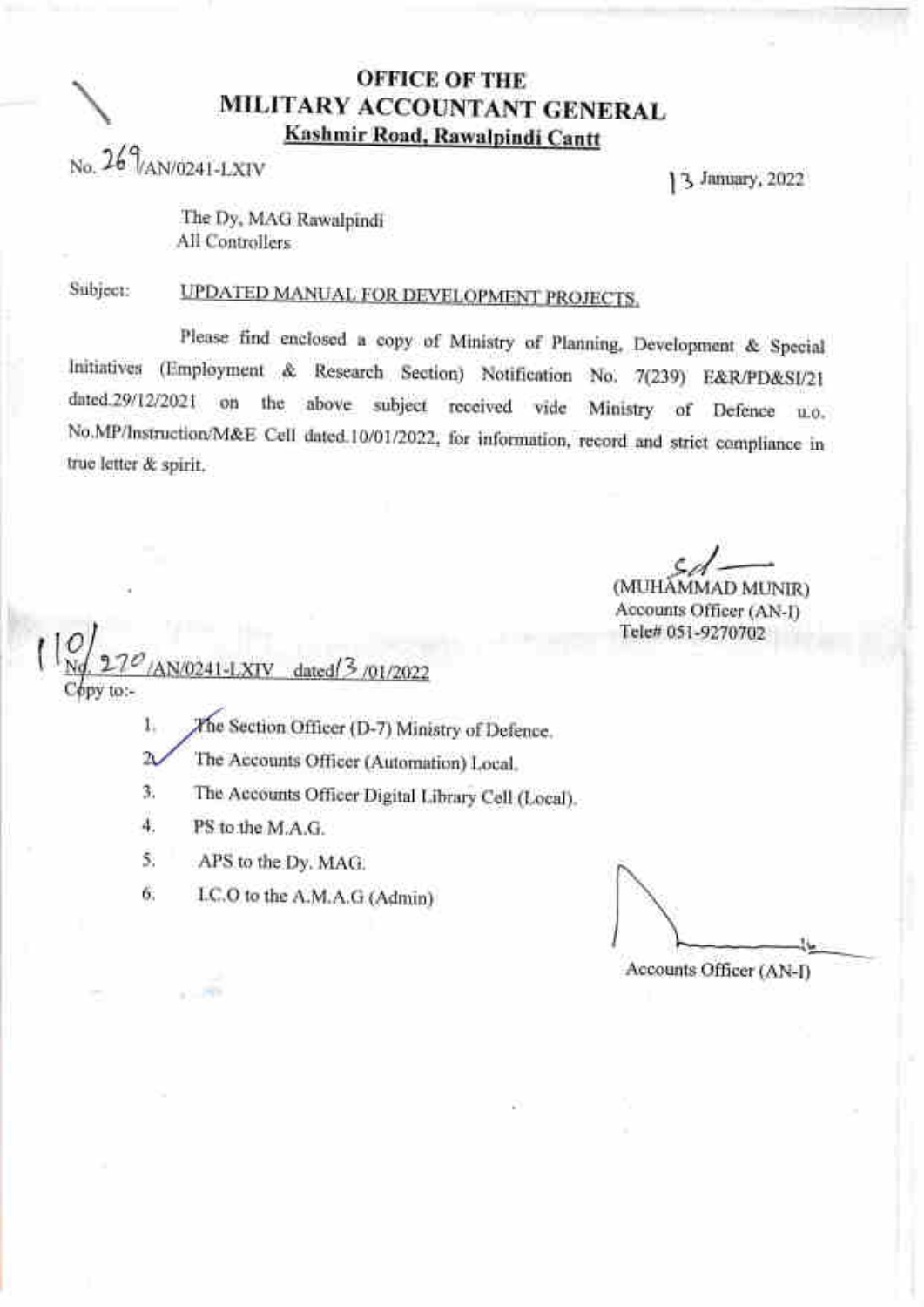## GOVERNMENT OF PAKISTAN MINISTRY OF DEFENCE (DEFENCE DIVISION)

### UPDATED MANUAL FOR DEVELOPMENT PROJECTS Subject: -

Reference MoPD&SI (Employment & Research Section)'s Notification No. 7(239) E&R/PD&SI/21 dated 29th December, 2021 on above noted subject (Copy Enclosed).

 $\overline{2}$ The Manual for Development Projects-2021 has been issued with the approval of Planning Commission and its compliance in letter & spirit is obligatory as conveyed in the 'Notification' under reference. Further, the noncompliance to the Manual shall be taken as audit objection. The soft copy of the Manual can be downloaded from the website of MoPD&SI (www.pc.gov.pk).

It is requested that the copies of 'Notification' under reference may 3. kindly be circulated among all the departments, agencies and offices working under your kind administrative control for information, record and strict compliance in letter & spirit, please

Encl: As Above

Military Accounts o une 1 JAN 2022 Rawaipind Js-T. H. M. W. VII

Elenator(14)

(Muhammad All Khan) Research Officer Monitoring & Evaluation Cell

. All Joint Secretaries of MoD

Min of Def u.o. No.MP/Instruction/M&E Cell dated 10th January, 2022

### Copy to:

- All the Heads of Departments of MoD
- All the Project Directors of PSDP projects of Defence Division
- · SPS to Secretary Defence
- PS to AS-I ٠
- PS to AS-II
- · PS to AS-III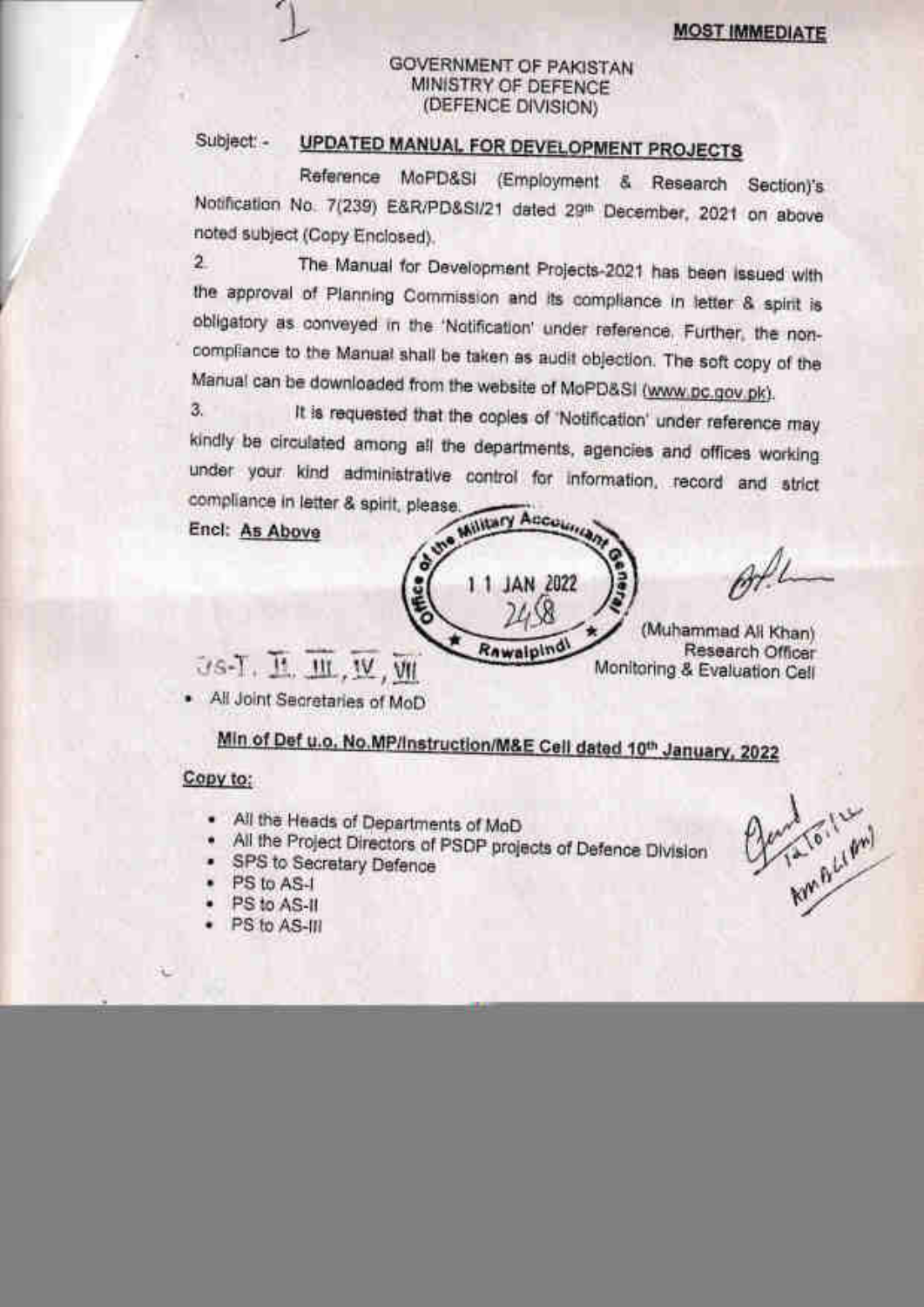TO BE PUBLISHED IN THE PART-I OF GAZETTE OF PAKISTAN

## **GOVERNMENT OF PAKISTAN PLANNING COMMISSION** MINISTRY OF PLANNING, DEVELOPMENT & SPECIAL INITIATIVES (EMPLOYMENT & RESEARCH SECTION)

By School mith the Islamabad, the 29<sup>th</sup> December, 2021

**SEC.** 

Notification

To The Manager, Pakistan Printing Press. University Road. Karachi.

#### Subject: UPDATED MANUAL FOR DEVELOPMENT PROJECTS

No. 7(239) E&R/PD & SI/21. In accordance with Section 14 (1) of Public Finance Management Act 2019, Planning Commission of Pakistan has defined and updated processes, procedures and templates for project management in Public sector after intensive consultation with Provinces, regions, ministries, divisions and other key 4) stakeholders, to help improve overall project management of the development projects. as Manual for Development Projects

The Manual for Development Projects is an all-inclusive document with 2. comprehensive directions to help improve understanding, efficiency and efficacy of project management including identification, preparation, appraisal, approval, funding, implementation, and monitoring & evaluation etc. It is hereby notified for compliance. Its non-compliance shall be taken as audit objection. Provincial Governments, Regions, all Ministries, Divisions and attached Departments, Autonomous Bodies and Corporations are requested to follow the Processes, Procedures, instructions, guidelines and Templates, in letter and spirit.

The planning commission has approved Manual for Development Projects in its З. meeting held on 19th November, 2021. This issues with the approval of Deputy Chairman, Planning Commission of Pakistan. Soft copy is available at the website (www.pc.gov.pk) of M/o PD & SI.

(Shahid Zia Cheema) Chief (E & R) Tel: 051-9245075

A. Copy for information and necessary action to: